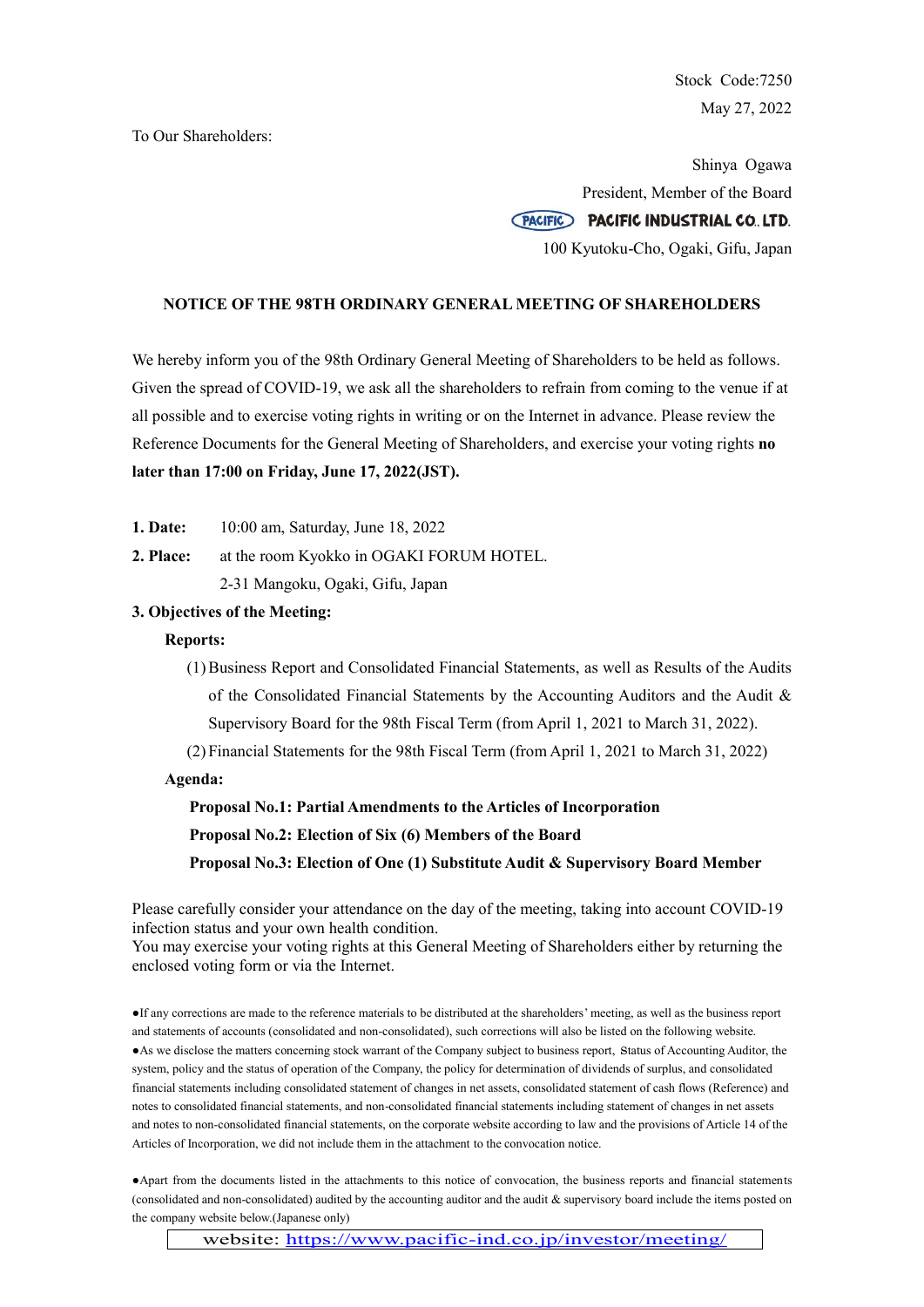# **Proposal No.1: Partial Amendments to the Articles of Incorporation**

### 1. Reasons for the Amendments

The amended provisions regarding the system for electronic provision of materials for general shareholders' meetings, which are stipulated in the proviso of Article 1 of the supplementary provisions of the "Act Partially Amending the Companies Act" (Act No. 70 of 2019), will be enforced on September 1, 2022. Accordingly, the amendments are proposed to establish provisions to electronically provide information contained in the reference materials for the general shareholders' meeting, etc., and to limit the scope of matters to be included in the paper copy to be sent to shareholders who have requested it.

In addition, the current provisions related to the internet disclosure and deemed provision of the reference materials for the general shareholders' meeting, etc., will become unnecessary and will therefore be deleted, and supplementary provisions related to the effective date, etc., will be established in line with these amendments.

# 2. Details of the Amendments

| Details of the Amendments are as follows.                                                                                                                                                                                                                                                                                                                                                                                                                                                                                     | (The underlined sections represent the proposed changes.)                                                                                                                                                                                                                                                                                                                                                                                                                                                                                                                                                                                                              |
|-------------------------------------------------------------------------------------------------------------------------------------------------------------------------------------------------------------------------------------------------------------------------------------------------------------------------------------------------------------------------------------------------------------------------------------------------------------------------------------------------------------------------------|------------------------------------------------------------------------------------------------------------------------------------------------------------------------------------------------------------------------------------------------------------------------------------------------------------------------------------------------------------------------------------------------------------------------------------------------------------------------------------------------------------------------------------------------------------------------------------------------------------------------------------------------------------------------|
| <b>Current Articles of Incorporation</b>                                                                                                                                                                                                                                                                                                                                                                                                                                                                                      | Proposed Change                                                                                                                                                                                                                                                                                                                                                                                                                                                                                                                                                                                                                                                        |
| (Disclosure of Proxy Statement and Other<br>Documents on Internet and Deemed Provision)<br>Article14<br>The Company may deem to have<br>provided its shareholders with information to be<br>described or indicated in the proxy statement,<br>financial<br>business<br>report,<br>statements<br>and<br>consolidated financial statements for the purpose of<br>convening the General Meeting of Shareholders by<br>disclosing such information using Internet as<br>prescribed in the Ministry of Justice Ordinance.<br>(New) | (Deleted)<br>(Measure for provision information electronically)<br>Article 14: The Company shall electronically<br>provide information contained reference<br>documents and other documents for thegeneral<br>meeting of shareholders in convening the general<br>meetng of shareholders.<br><b>2</b> Among information be provided electronically,<br>the Company reserves the right to exclude.<br>in whole or in part, any or all of the information set<br>forth by the Ordinance of the Ministry of Justice in<br>the documents to be delivery to shareholders who<br>have requested delivery of hardcopies of<br>documents by the record date for voting rights. |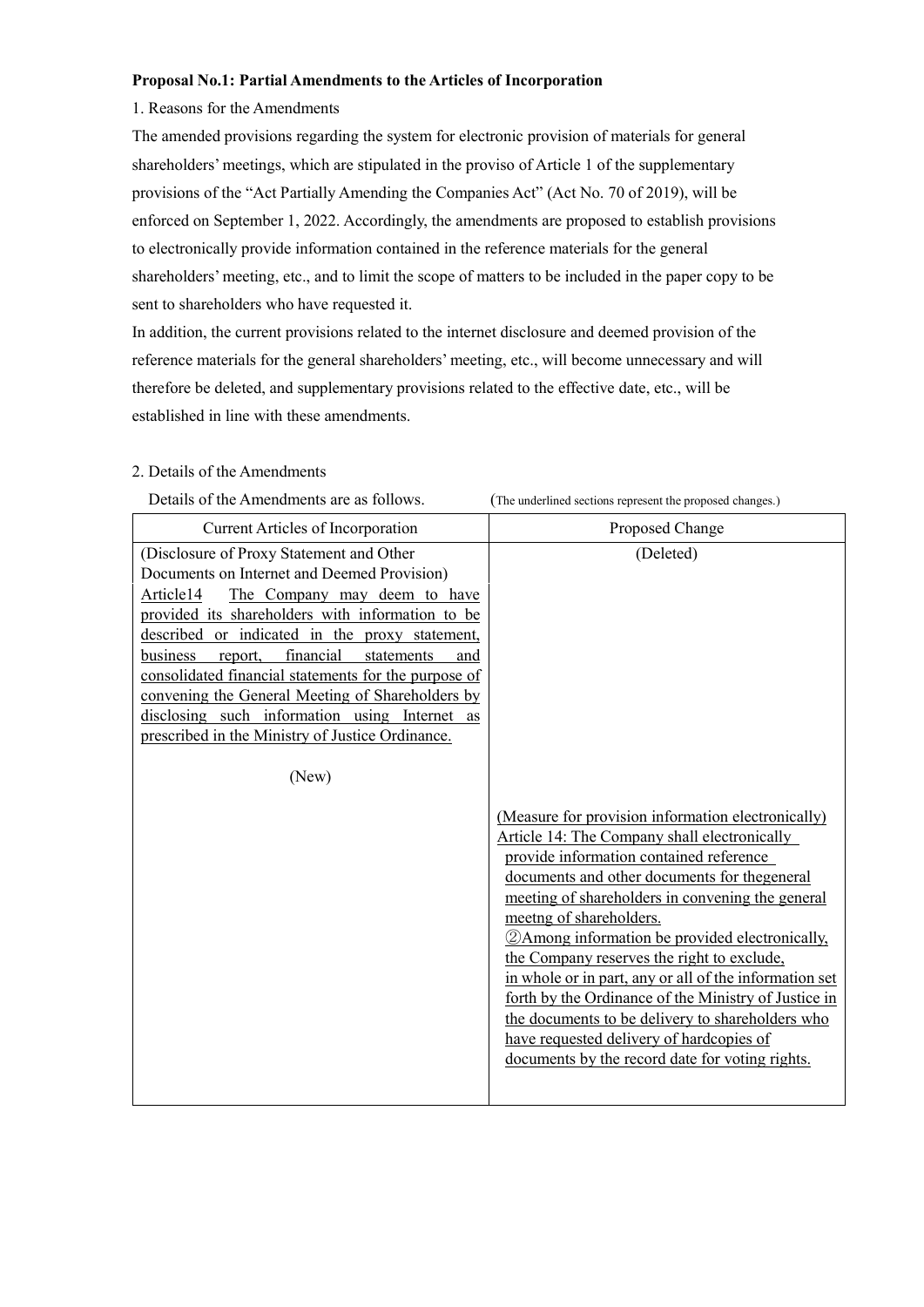| Current Articles of Incorporation | Proposed Change                                                                                                                                                                                                                                                                                                                                                                                                                                                                                                                                                                                                                                                                                                                                                                                                                                                                                                                                                                                                                                                                                                                                       |
|-----------------------------------|-------------------------------------------------------------------------------------------------------------------------------------------------------------------------------------------------------------------------------------------------------------------------------------------------------------------------------------------------------------------------------------------------------------------------------------------------------------------------------------------------------------------------------------------------------------------------------------------------------------------------------------------------------------------------------------------------------------------------------------------------------------------------------------------------------------------------------------------------------------------------------------------------------------------------------------------------------------------------------------------------------------------------------------------------------------------------------------------------------------------------------------------------------|
| (New)                             | (Supplementary Provisions)<br>1. The deletion of Article 14 (Internet Disclosure<br>and Deemed Provision of Reference Documents<br>for General Shareholders Meeting) of the Articles<br>of Incorporation before amendment and the<br>establishment of the Article 14 (Measures for<br>Electronic Provision, etc.) after amendment shall<br>come into effect on the date of enforcement of the<br>amended provisions stipulated in the proviso of<br>Article 1 of the supplementary provisions of the<br>Act Partially Amending the Companies Act (Act<br>No. 70 of 2019) (the "Effective Date").<br>2. Notwithstanding the provisions of the preceding<br>paragraph, Article 14 of the Articles of<br>Incorporation before amendment shall remain in<br>force with respect to a General Shareholders'<br>Meeting to be held on a date within six months<br>from the Effective Date.<br>3. These supplementary provisions shall be deleted<br>after the lapse of six months from the Effective<br>Date or the lapse of three months From the date of<br>the General Shareholders' Meeting set forth in the<br>preceding paragraph, whichever is later. |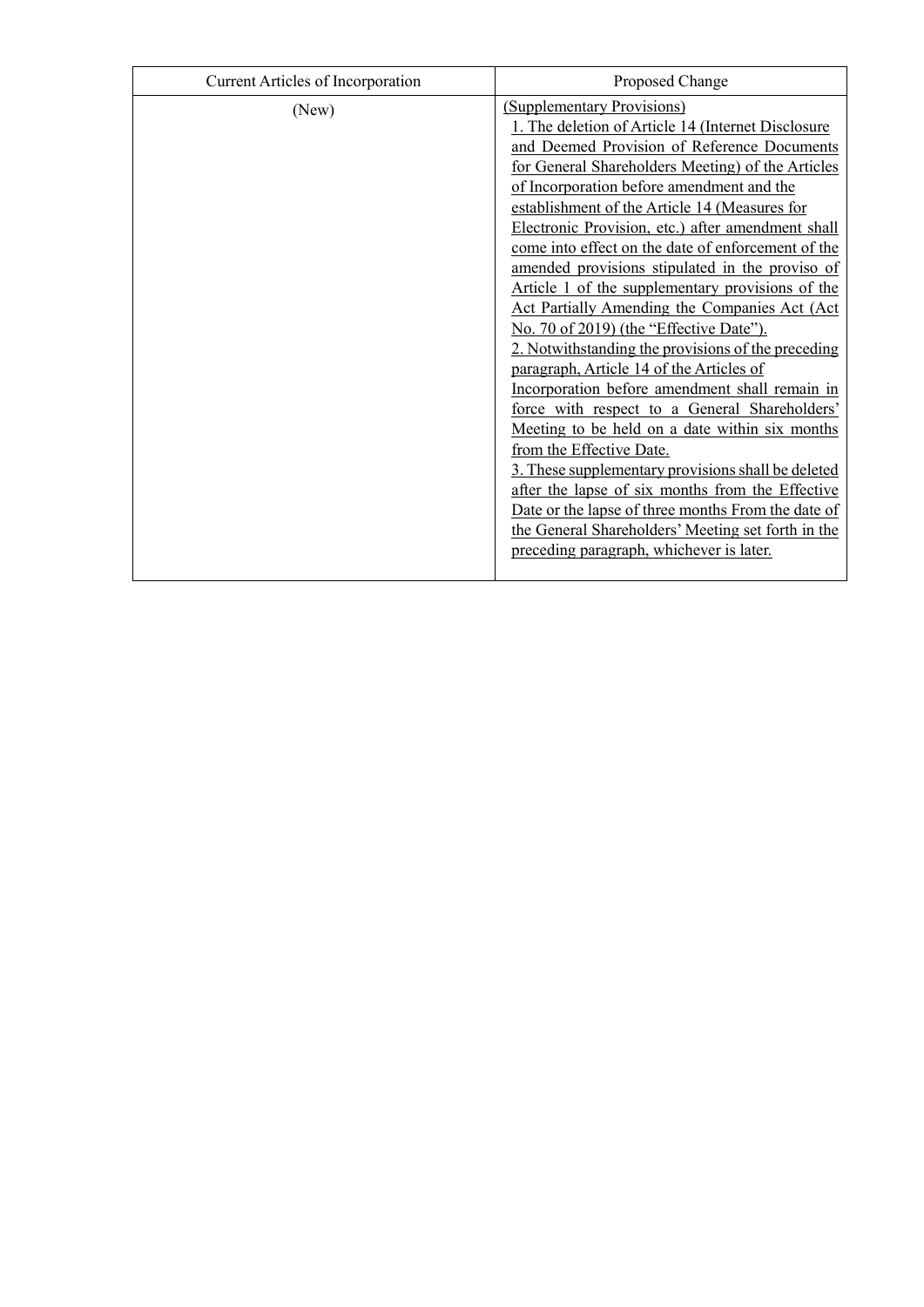# **Proposal No.2: Election of Six (6) Members of the Board**

As the terms of office of all six (6) current Directors will expire at the conclusion of this General Meeting of Shareholders, we propose the election of six (6) Directors, including two (2) Outside Directors.

| <b>Nominee</b><br>NO. |                           | Name             | Current posts, assignments in the Company and attribute                                                            | <b>Board Meeting</b><br>attendance in<br>fiscal year 2021 |
|-----------------------|---------------------------|------------------|--------------------------------------------------------------------------------------------------------------------|-----------------------------------------------------------|
| 1                     | Reappointment             | Shinya Ogawa     | President, Member of the Board                                                                                     | 12/12<br>$(100\%)$                                        |
| $\overline{2}$        | Reappointment             | Tetsushi Ogawa   | Executive Vice President, Member of the Board<br>Business Management,<br>Chief Officer, Corporate Planning Center, | 12/12<br>$(100\%)$                                        |
| $\overline{3}$        | Reappointment             | Hisashi Kayukawa | Managing Officer, Member of the Board<br>Chief Officer, Valve & TPMS Business Group                                | 12/12<br>$(100\%)$                                        |
| 4                     | Reappointment             | Terumi Noda      | Managing Officer, Member of the Board<br>Chief Officer, Stamping & Plastic Molding<br><b>Business Group</b>        | 12/12<br>$(100\%)$                                        |
| 5                     | Reappointment             | Osamu Motojima   | Outside Board Member and Independent Officer                                                                       | 12/12<br>$(100\%)$                                        |
| 6                     | <b>New</b><br>appointment | Masako Hayashi   | Outside Board Member and Independent Officer                                                                       |                                                           |

# (Reference)Director Skill Matrix

|                            | Name             | Management/<br>Governance | Manufacturing/<br>Human<br>Resource<br>Development | R&D<br>Technology | Finance/<br>Accounting | Legal/<br>Risk<br>Management | International<br>Experience | Sales and<br>Procurement |
|----------------------------|------------------|---------------------------|----------------------------------------------------|-------------------|------------------------|------------------------------|-----------------------------|--------------------------|
|                            | Shinya Ogawa     |                           |                                                    |                   |                        |                              |                             |                          |
| Board                      | Tetsushi Ogawa   |                           |                                                    |                   |                        |                              |                             |                          |
| Member                     | Hisashi Kayukawa |                           |                                                    |                   |                        |                              |                             |                          |
|                            | Terumi Noda      |                           |                                                    |                   |                        |                              |                             |                          |
| Outside<br>Board<br>Member | Osamu Motojima   |                           |                                                    |                   |                        |                              |                             |                          |
|                            | Masako Hayashi   |                           |                                                    |                   |                        |                              |                             |                          |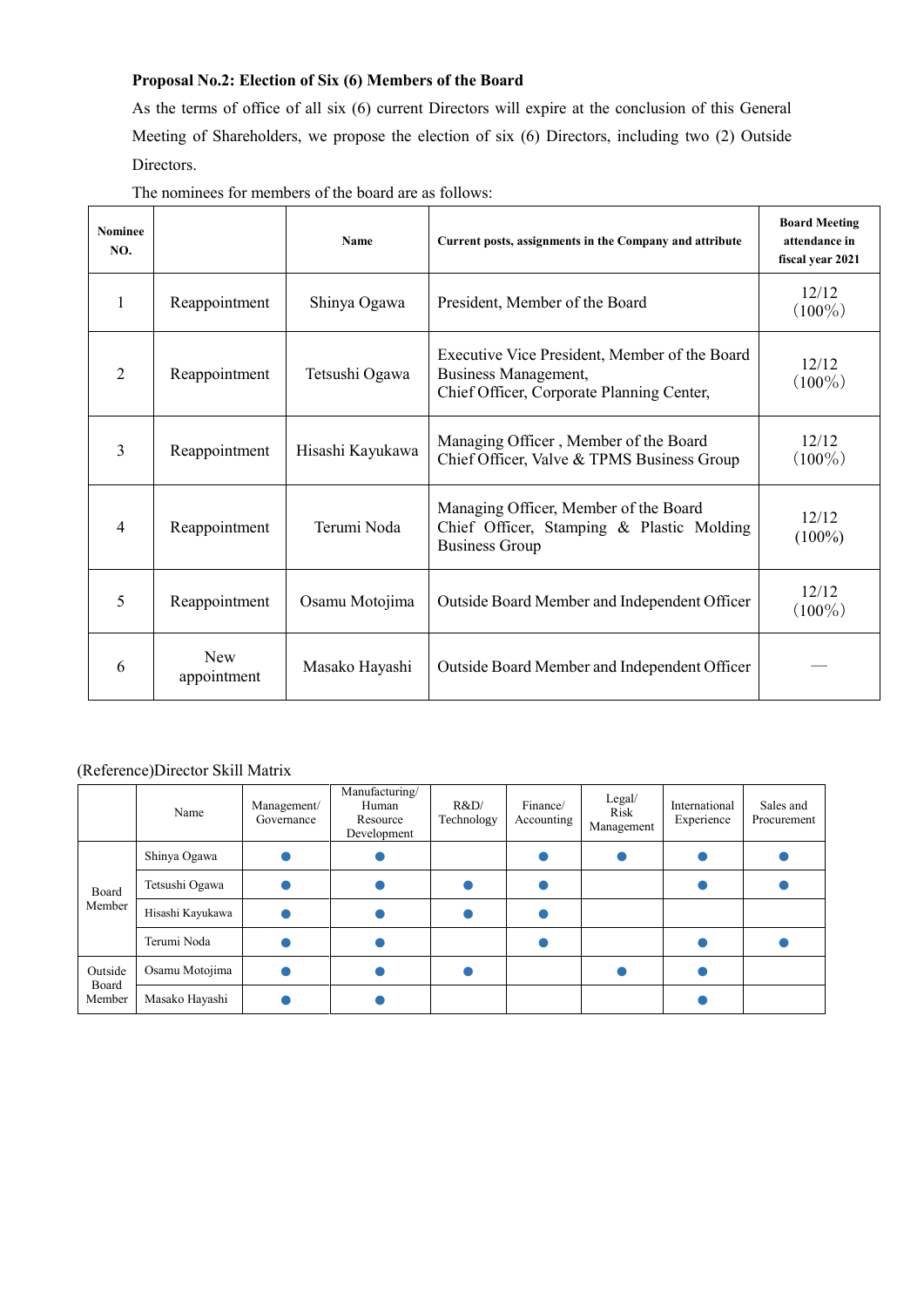# 1. Shinya Ogawa (September 8, 1947) Reappointment

|                                                   | <b>Example 1</b> Brief personal history, posts and assignments in the Company |                                                   |  |
|---------------------------------------------------|-------------------------------------------------------------------------------|---------------------------------------------------|--|
|                                                   | April 1973:                                                                   | Joined Toyota Motor Co., Ltd.                     |  |
|                                                   |                                                                               | (Current Toyota Motor Corporation)                |  |
|                                                   | January 1981:                                                                 | Left Toyota Motor Co., Ltd.                       |  |
|                                                   | February1981:                                                                 | Joined Pacific Industrial Co., Ltd.               |  |
|                                                   | June 1983:                                                                    | Member of the Board                               |  |
|                                                   | June 1985:                                                                    | Managing Officer, Member of the Board             |  |
|                                                   | March 1989:                                                                   | Senior Managing Officer, Member of the Board      |  |
|                                                   | February1990:                                                                 | Executive Vice President, Member of the Board     |  |
|                                                   | June 1996:                                                                    | President, Member of the Board (current position) |  |
| ■ Number of the Company's shares owned: 1,466,480 |                                                                               |                                                   |  |

# ■**Reason that the Company appointed Shinya Ogawa as a candidate for member of the board:**

Shinya Ogawa, as President of the Company, has worked over the years on sustainability management with a focus on improvement of corporate value and all stakeholders based on the corporate philosophy (Technology development, Respect for humanity, Conservation of global environment), thereby contributing to the growth and development of the Company. Given his knowledge as a business manager, demonstrated by his track record, and his abundant experience, the Company proposes that he be elected as Member of the Board.

# 2. Tetsushi Ogawa (August 16, 1978) Reappointment

|                | <b>Example 1</b> Brief personal history, posts and assignments in the Company |
|----------------|-------------------------------------------------------------------------------|
| April 2005:    | Joined Toyota Motor Corporation                                               |
| December 2010: | Left Toyota Motor Corporation                                                 |
| January 2011:  | Joined Pacific Industrial Co., Ltd.                                           |
| June 2011:     | Operating Officer                                                             |
| June 2013:     | Managing Officer                                                              |
| June 2015:     | Senior Managing Officer, Member of the Board                                  |
| June 2018:     | Executive Vice President, Member of the Board                                 |
| June 2021:     | Vice President and Representative Director,                                   |
|                | Business Management (current position),                                       |
|                | Chief Officer, Corporate Planning Center                                      |

# ■ Number of the Company's shares owned: 79,425

# ■**Reason that the Company appointed Tetsushi Ogawa as a candidate for member of the board:**

As Executive Vice President, Tetsushi Ogawa has promoted profit improvement centered on a growth strategy and production site improvement, contributing to the realization of increased corporate value by exhibiting distinguished management in corporate reorganization based on M&A, enhancement of the governance system and manufacturing that makes customers happy. We continue to select him as a candidate for Director as he has a diverse sense of value, including a Kaizen spirit, as well as comprehensive and precise perspectives, including a production site perspective, and excellent insight.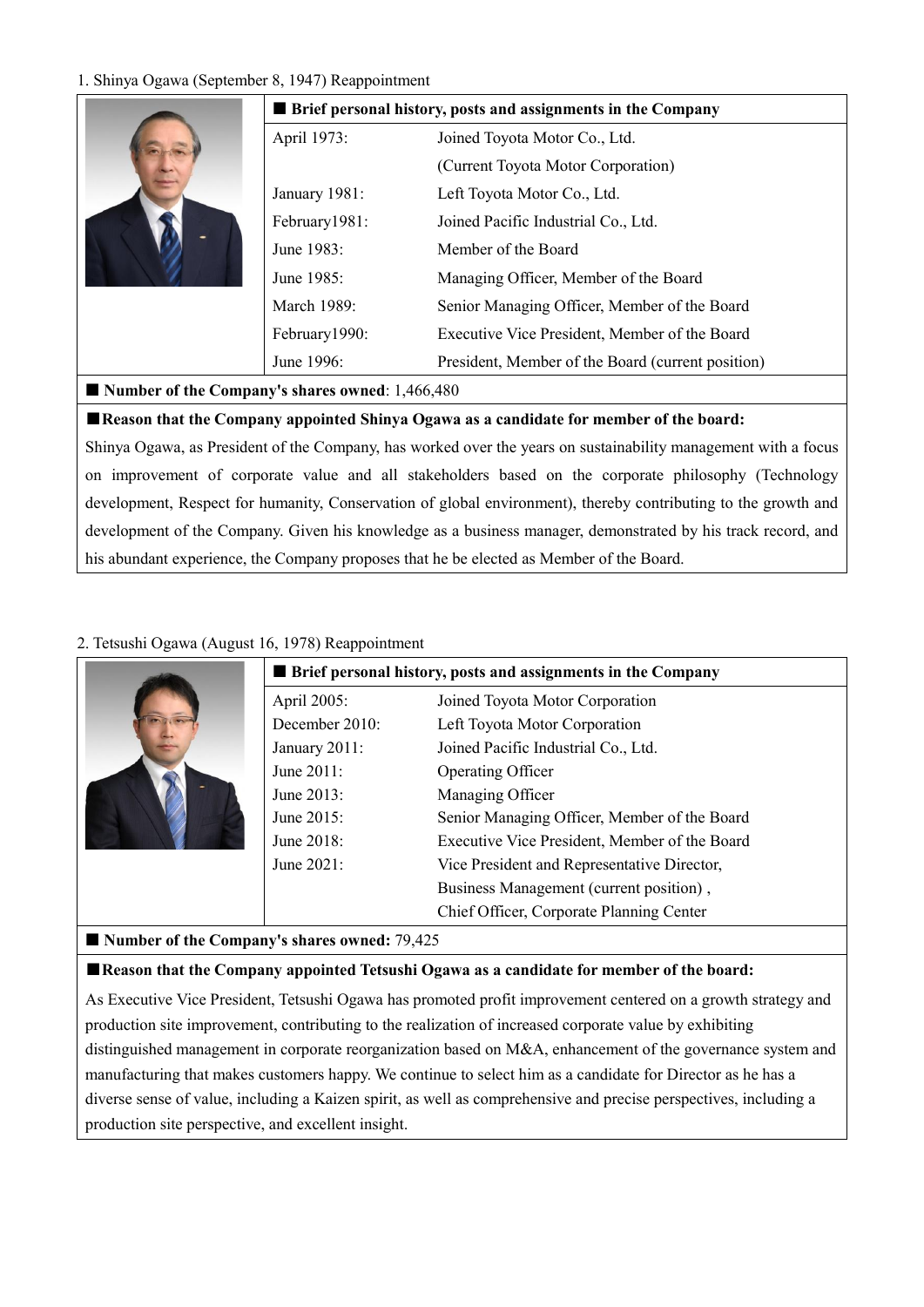# 3. Hisashi Kayukawa (Octol



| ber 24, 1957) Reappointment                                         |                                            |  |  |
|---------------------------------------------------------------------|--------------------------------------------|--|--|
| <b>Brief personal history, posts and assignments in the Company</b> |                                            |  |  |
| March 1980:                                                         | Joined Pacific Industrial Co., Ltd.        |  |  |
| June 2009:                                                          | Operating Officer                          |  |  |
| June 2013:                                                          | Managing Officer                           |  |  |
| June 2015:                                                          | Managing Officer, Member of the Board      |  |  |
| January 2020:                                                       | Managing Officer, Member of the Board,     |  |  |
|                                                                     | Chief Officer, Valve & TPMS Business Group |  |  |
|                                                                     | (current position)                         |  |  |

### **Important post concurrently held at another corporation:**

President, Schrader-Bridgeport International, Inc.

President, Schrader SAS

■ Number of the Company's shares owned: 43,663

### ■R**eason that the Company appointed Hisashi Kayukawa as a candidate for member of the board:**

Hisashi Kayukawa has been involved in all production related phases, from development, design, production engineering, and through to production for many years, and has worked on advanced technology development with his abundant experience and knowledge, taking the lead to enhance the Company's technology. We appointed him as a candidate, because of his abundant experience and professional knowledge in this area.

# 4. Terumi Noda (November 17, 1957) Reappointment

|               | <b>Example 1</b> Brief personal history, posts and assignments in the Company |
|---------------|-------------------------------------------------------------------------------|
| May 1980:     | Joined Pacific Industrial Co., Ltd.                                           |
| June 2004:    | President, PI System Co., Ltd.                                                |
| June 2009:    | Operating Officer,                                                            |
|               | President, Pacific Manufacturing Ohio, Inc.                                   |
| June 2015:    | Managing Officer                                                              |
| June 2019:    | Managing Officer, Member of the Board                                         |
| January 2020: | Managing Officer, Member of the Board,                                        |
|               | Chief Officer, Stamping & Plastic Molding Business Group                      |
|               | (current position)                                                            |

#### **Important post concurrently held at another corporation**:

President, Pacific Industries USA Inc.

■ Number of the Company's shares owned: 53,536

# ■**Reason that the Company appointed Terumi Noda as a candidate for member of the board:**

Terumi Noda has been involved in both domestic and international sales development for many years and has excellent insight for business. Also, as the President of a subsidiary in the U.S. and an IT subsidiary, he is familiar with global business environments and advanced communication business environments, etc. We selected him as a candidate for these reasons and because he has broad insight and abundant experience in the areas of corporate planning, human resources, accounting and finance, and procurement etc.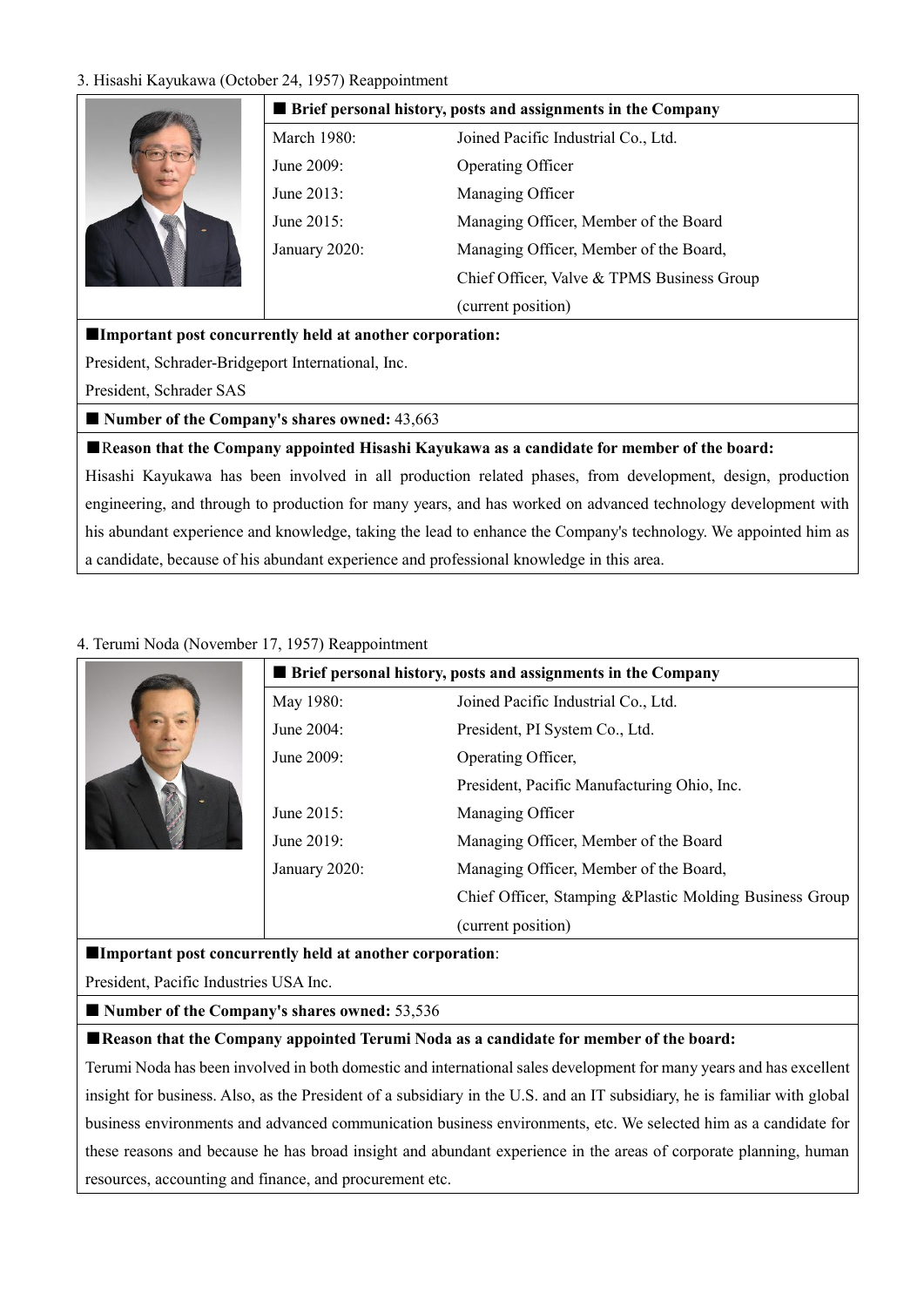#### 5. Osamu Motojima (December 5, 1948) Reappointment, Outside Board Member and Independent Officer

|                    | Brief personal history, posts, assignments in the Company and important posts<br>concurrently held at other organizations |
|--------------------|---------------------------------------------------------------------------------------------------------------------------|
| July 1987:         | Professor, Kyoto University, Plasma Physics Laboratory                                                                    |
| April 1988:        | Professor, Institute of Plasma Physics, Nagoya University                                                                 |
| April 1998:        | Scientific Advisor, Ministry of Education, Science and Culture                                                            |
| April 2002:        | Director-General, National Institute for Fusion Science                                                                   |
| April 2004:        | Vice President, National Institutes of Natural Sciences                                                                   |
| <b>March 2009:</b> | Foreign Member, The Royal Swedish Academy of Engineering                                                                  |
|                    | Sciences (current position)                                                                                               |
| April 2009:        | Professor Emeritus, National Institutes for Fusion Science                                                                |
|                    | (current position)                                                                                                        |
| May 2009:          | President, Future Energy Research Association (current position)                                                          |
| July 2010:         | Director General, ITER International Fusion Energy Organization                                                           |
| June 2013:         | Professor Emeritus, The Graduate University for Advanced Studies                                                          |
|                    | (current position)                                                                                                        |
| March 2015:        | Director General Emeritus, ITER International Fusion Energy                                                               |
|                    | Organization (current position)                                                                                           |
| June 2015:         | Member of the Board, Pacific Industrial Co., Ltd. (current position)                                                      |
| December 2015:     | Advisor to the Chairman, Chubu University (current position)                                                              |
| June 2019          | Director, Chubu University (current position)                                                                             |
| April 2022         | Advisor to the Chairman, Chubu Gakuin College (current position)                                                          |

#### $\blacksquare$  Duration of assignment of Outside Board Member:

seven (7) years (at the conclusion of this 98th Ordinary General Meeting of Shareholders)

#### **Important posts concurrently held at other organizations:**

Director General Emeritus, ITER International Fusion Energy Organization

President, Future Energy Research Association

Advisor to the Chairman・Director , Chubu University

**The relationship between the organizations that he concurrently holds an important post and Pacific Industrial Co., Ltd.**

The Company and the organizations that Osamu Motojima concurrently holds an important post have no capital or other business relationship.

 **Reason that the Company appointed Osamu Motojima as a candidate for Outside Board Member and expected roles, etc.:** The Company proposes that we elect Osamu Motojima as Outside Board Member because he has experience in acting as a professor at universities and specialized agencies for many years as well as Director-General of National Institute for Fusion Science and Director General of ITER. He has abundant international experiences and advanced special knowledge of environment and technologies. After the election, we expect the candidates to contribute their valuable comments to the Board of Directors, etc. on the formulation and other process of management plans, mainly from a managerial perspective, utilizing their expertise, as well as to supervise the progress, etc. of the management plans.

■ Number of the Company's shares owned: 0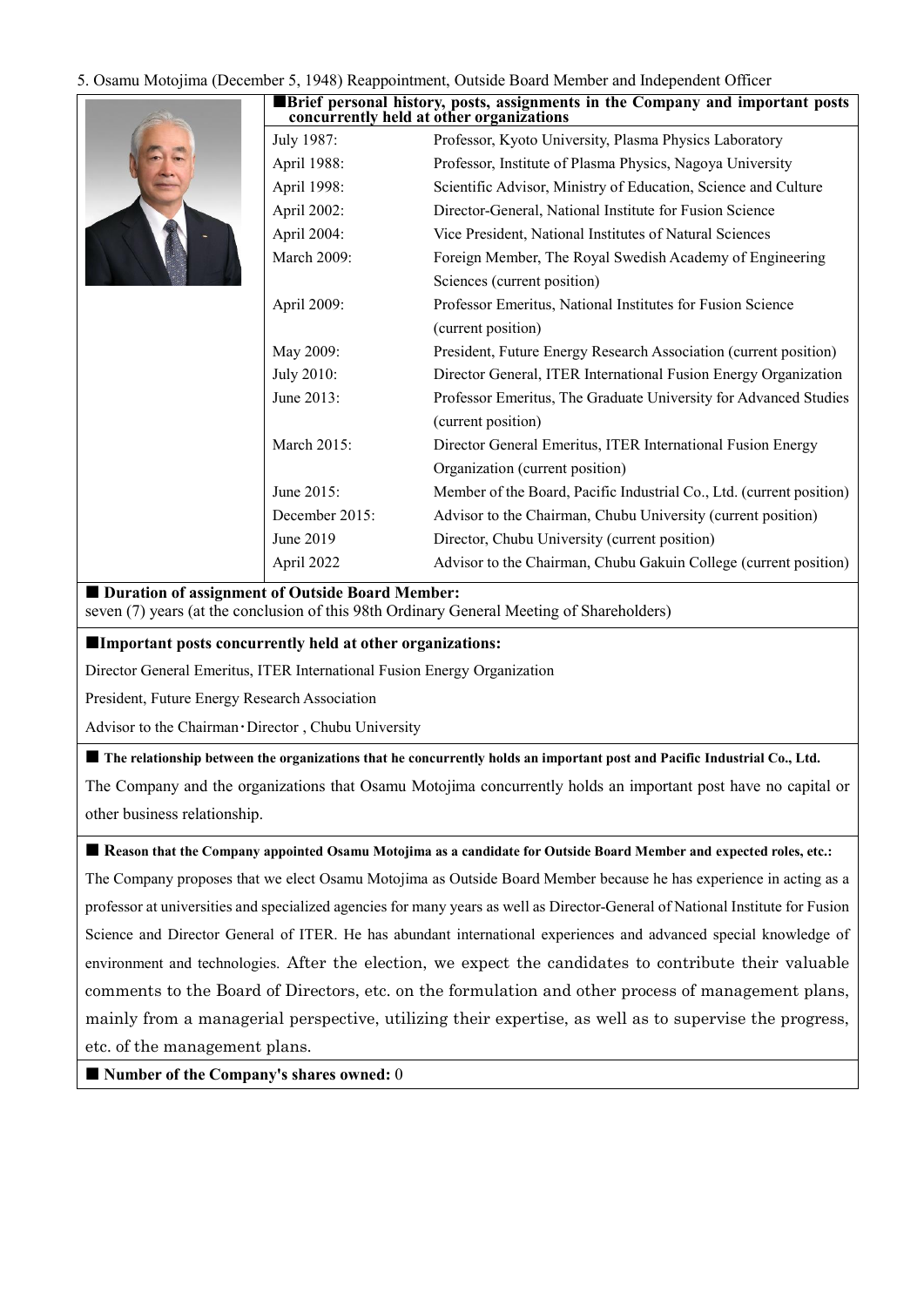# 6. Masako Hayashi (July 21, 1955) New appointment, Outside Board Member and Independent Officer



**Brief personal history, posts, assignments in the Company and Important posts** 

| concurrently held at other organizations |                                                                    |  |  |
|------------------------------------------|--------------------------------------------------------------------|--|--|
| October 199:                             | Professor, Faculty of Regional Studies, Gifu University            |  |  |
| November 2003:                           | Visiting Professor, Institute of East Asian Studies, University of |  |  |
|                                          | Leipzig, Federal Republic of Germany                               |  |  |
| April 2010:                              | Vice president, Gifu University                                    |  |  |
| October 2015:                            | Member of Tokai Regional Council on State Property, Tokai          |  |  |
|                                          | Local Finance Bureau, Ministry of Finance (current position)       |  |  |
| April 2016:                              | Member of the Council of the Gifu Prefecture Support Center        |  |  |
|                                          | for the Promotion of Female Participation                          |  |  |
| October 2017:                            | Member of the Gifu Region Labour Council, Gifu Labour              |  |  |
|                                          | Bureau, Ministry of Health, Labour and Welfare                     |  |  |
| December 2017:                           | Chairwoman, Public Safety Commission of Gifu Prefecture            |  |  |
|                                          | (current position)                                                 |  |  |
| January 2018:                            | Member of the Gifu Prefecture Excellent Enterprise                 |  |  |
|                                          | Certification Committee for Promoting Work-Life Balance            |  |  |
| April 2021:                              | Emeritus Professor, Gifu University (current position)             |  |  |
|                                          |                                                                    |  |  |

I**mportant post concurrently held at another organization:**

Emeritus Professor, Gifu University

Chairwoman, Public Safety Commission of Gifu Prefecture

Member of Tokai Regional Council on State Property, Tokai Local Finance Bureau, Ministry of Finance

 **The relationship between the organization that she concurrently holds an important post and Pacific Industrial Co., Ltd.** The Company and the organization that Masako Hayashi concurrently holds an important post have no capital or other

business relationship.

 **Reason that the Company appointed Masako Hayashi as a candidate for Outside Board Member and expected roles, etc.:** Masako Hayashi has served as Vice President and Professor of universities for many years, and has also served as a member of a Public Safety Commission, drawing on her abundant international experience and advanced social knowledge. In addition, while serving as a council member for the Ministry of Finance, the Ministry of Health, Labour and Welfare, Gifu Prefecture, etc., she has been deeply involved in female participation and the promotion of worklife balance, etc. The Company proposes that we elect Masako Hayashi as an Outside Board Member having judged that it would be optimal for the company to have her supervise the management of the company, which promotes the participation of human resources with diverse values, from a female perspective. After the election, we expect the candidates to contribute their valuable comments to the Board of Directors, etc., on the formulation, etc., of management reforms, mainly from a managerial perspective, utilizing their expertise, as well as to supervise the progress, etc., of management plans.

# **Number of the Company's shares owned:** 0

(Note)

1. There is no special interest between each candidate and the Company.

2. Osamu Motojima and Masako Hayashi are candidates for Outside board members. Osamu Motojima and Masako Hayashi are registered as Independent Officer as stipulated by the Tokyo Stock Exchange and Nagoya Stock Exchange with the respective Exchange. When they are elected as originally proposed, they will serve as Independent Officer.

3.Liability limitation agreement with outside board members

The Company stipulates in the Articles of Incorporation that it may sign an agreement with Outside board members to limit the liability for damages to the Company to a certain extent. When Osamu Motojima and Masako Hayashi are elected, the Company plans to sign an agreement for limitation of liability when they assume the post, which limits the compensation for damage to the higher of the pre-determined amount (2 million yen or higher) or the minimum liability amount stipulated by law.

4. Outline of the Directors and Officers Liability Insurance

The Company has entered into a liability insurance contract for officers, etc. with an insurance company, which will cover damages that may arise due to the insured assuming responsibilities for the execution of their duties or receiving claims related to the pursuit of such responsibilities. Each candidate will be covered as an insured person under the said insurance policy.